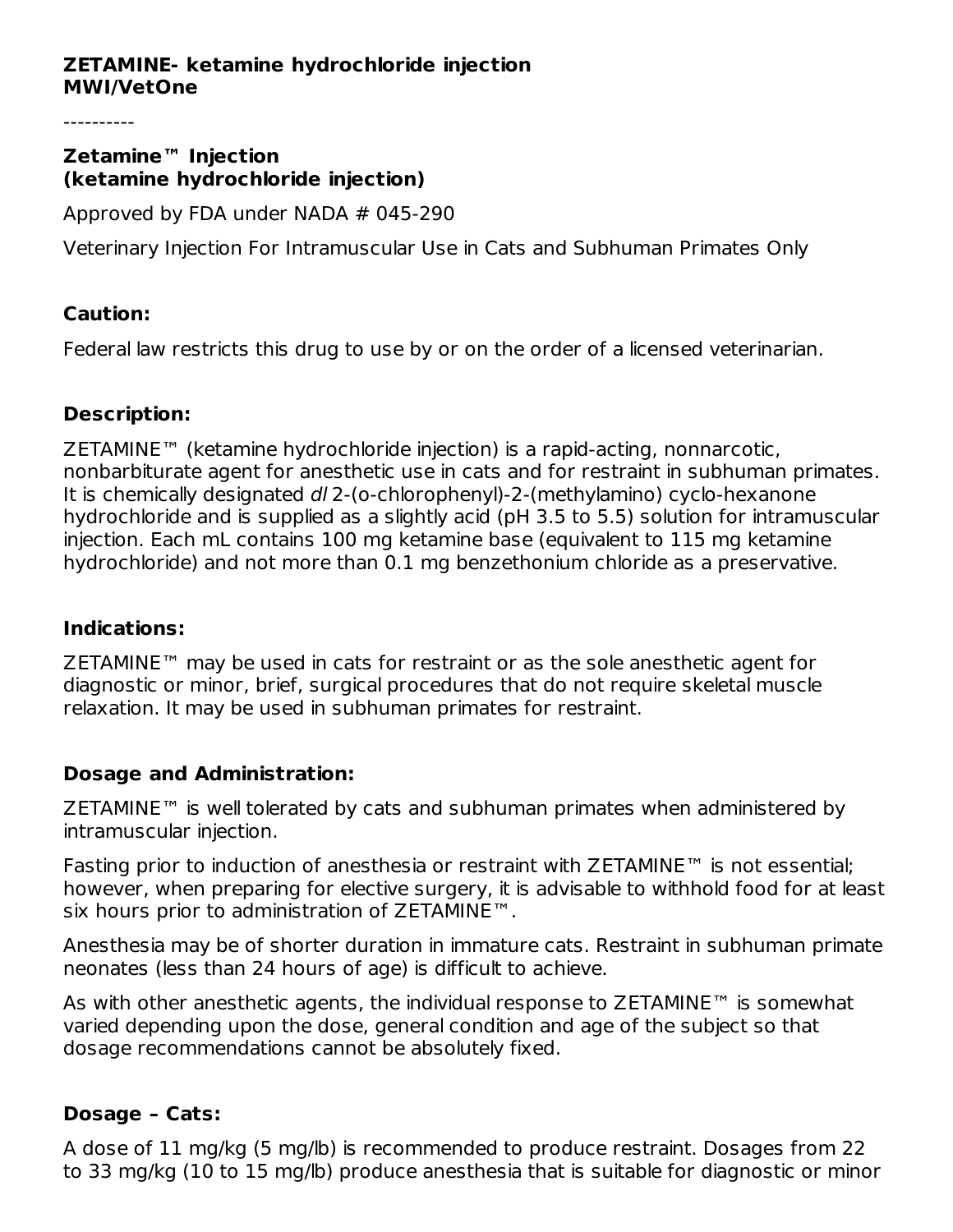surgical procedures that do not require skeletal muscle relaxation.

## **Subhuman Primates:**

The recommended restraint dosages of ZETAMINE™ for the following species are: Cercocebus torquatus (white-collared mangabey), Papio cynocephalus (yellow baboon), Pan troglodytes verus (chimpanzee), Papio anubis (olive baboon), Pongo pygmaeus (orangutan), Macaca nemestrina (pig-tailed macaque) 5 to 7.5 mg/kg; Presbytis entellus (entellus langur) 3 to 5 mg/kg; Gorilla gorilla gorilla (gorilla) 7 to 10 mg/kg; Aotus trivirgatus (night monkey) 10 to 12 mg/kg; Macaca mulatta (rhesus monkey) 5 to 10 mg/kg; Cebus capucinus (white-throated capuchin) 13 to 15 mg/kg; and Macaca fascicularis (crab-eating macaque), Macaca radiata (bonnet macaque) and Saimiri sciureus (squirrel monkey) 12 to 15 mg/kg.

A single intramuscular injection produces restraint suitable for TB testing; radiography, physical examination or blood collection.

## **Contraindications:**

ZETAMINE™ is contraindicated in cats and subhuman primates suffering from renal or hepatic insufficiency.

ZETAMINE™ is detoxified by the liver and excreted by the kidneys; therefore, any preexistent hepatic or renal pathology or impairment of function can be expected to result in prolonged anesthesia; related fatalities have been reported.

## **Precautions:**

In cats, doses in excess of 50 mg/kg during any single procedure should not be used. The maximum recommended dose in subhuman primates is 40 mg/kg.

To reduce the incidence of emergence reactions, animals should not be stimulated by sound or handling during the recovery period. However, this does not preclude the monitoring of vital signs.

Apnea, respiratory arrest, cardiac arrest and death have occasionally been reported with ketamine used alone, and more frequently when used in conjunction with sedatives or other anesthetics. Close monitoring of patients is strongly advised during induction, maintenance and recovery from anesthesia.

Color of solution may vary from colorless to very slightly yellowish and may darken upon prolonged exposure to light. This darkening does not affect potency. Do not use if precipitate appears.

## **Adverse Reactions:**

Respiratory depression may occur following administration of high doses of ZETAMINE™. If at any time respiration becomes excessively depressed and the animal becomes cyanotic, resuscitative measures should be instituted promptly. Adequate pulmonary ventilation using either oxygen or room air is recommended as a resuscitative measure.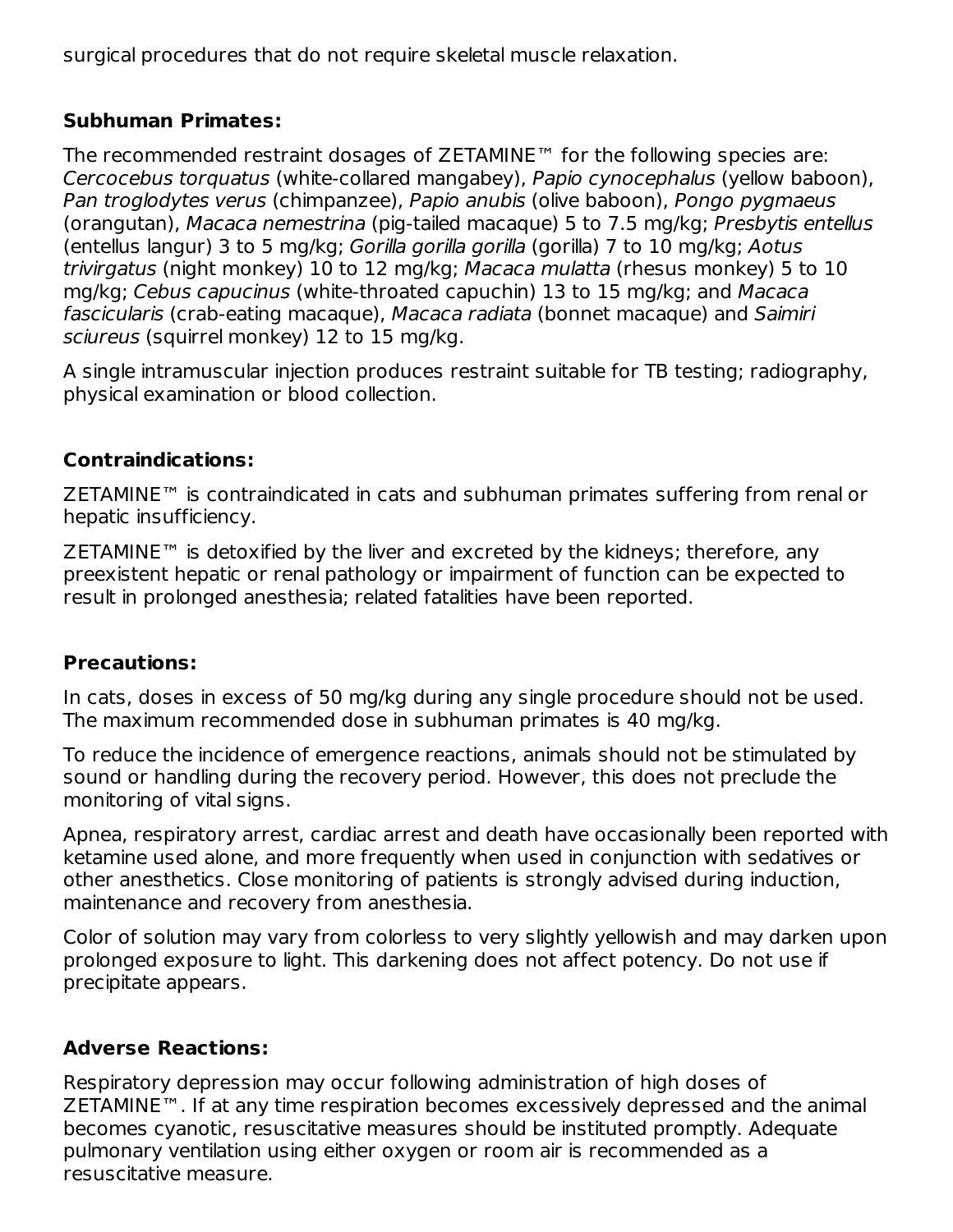Adverse reactions reported have included emesis, salivation, vocalization, erratic recovery and prolonged recovery, spastic jerking movements, convulsions, muscular tremors, hypertonicity, opisthotonos, dyspnea and cardiac arrest. In the cat, myoclonic jerking and/or mild tonic convulsions can be controlled by ultrashort-acting barbiturates which should be given to effect. The barbiturates should be administered intravenously at a dose level of one-sixth to one-fourth the usual dose for the product being used. Acepromazine may also be used. However, recent information indicates that some phenothiazine derivatives may potentiate the toxic effects of organic phosphate compounds such as found in flea collars and certain anthelmintics. A study has indicated that ketamine hydrochloride alone does not potentiate the toxic effects of organic phosphate compounds.

To report suspected adverse reactions, to obtain a Safety Data Sheet or for technical assistance, call 1-888-637-4251. For additional information about adverse drug experience reporting for animal drugs, contact FDA at 1-888-FDA-VETS, or www.fda.gov/reportanimalae.

# **Action:**

ZETAMINE™ is a rapid-acting agent whose pharmacological action is characterized by profound analgesia, normal pharyngeal-laryngeal reflexes, mild cardiac stimulation and respiratory depression. Skeletal muscle tone is variable and may be normal, enhanced or diminished. The anesthetic state produced does not fit into the conventional classification of stages of anesthesia, but instead ZETAMINE™ produces a state of unconsciousness which has been termed "dissociative" anesthesia in that it appears to selectively interrupt association pathways to the brain before producing somesthetic sensory blockade.

In contrast to other anesthetics, protective reflexes, such as coughing and swallowing are maintained under ZETAMINE™ anesthesia. The degree of muscle tone is dependent upon level of dose; therefore, variations in body temperature may occur. At low dosage levels there may be an increase in muscle tone and a concomitant slight increase in body temperature. However, at high dosage levels there is some diminution in muscle tone and a resultant decrease in body temperature, to the point where supplemental heat may be advisable.

In cats, there is usually some transient cardiovascular stimulation, increased cardiac output with slight increase in mean systolic pressure with little or no change in total peripheral resistance. At higher doses the respiratory rate is usually decreased.

The assurance of a patent airway is greatly enhanced by virtue of maintained pharyngeal-laryngeal reflexes. Although some salivation is occasionally noted, the persistence of the swallowing reflex aids in minimizing the hazards associated with ptyalism. Salivation may be effectively controlled with atropine sulfate in dosages of 0.04 mg/kg (0.02 mg/lb) in cats and 0.01 to 0.05 mg/kg (0.005 to 0.025 mg/lb) in subhuman primates.

Other reflexes, e.g., corneal, pedal, etc., are maintained during ZETAMINE™ anesthesia, and should not be used as criteria for judging depth of anesthesia. The eyes normally remain open with the pupils dilated. It is suggested that a bland ophthalmic ointment be applied to the cornea if anesthesia is to be prolonged.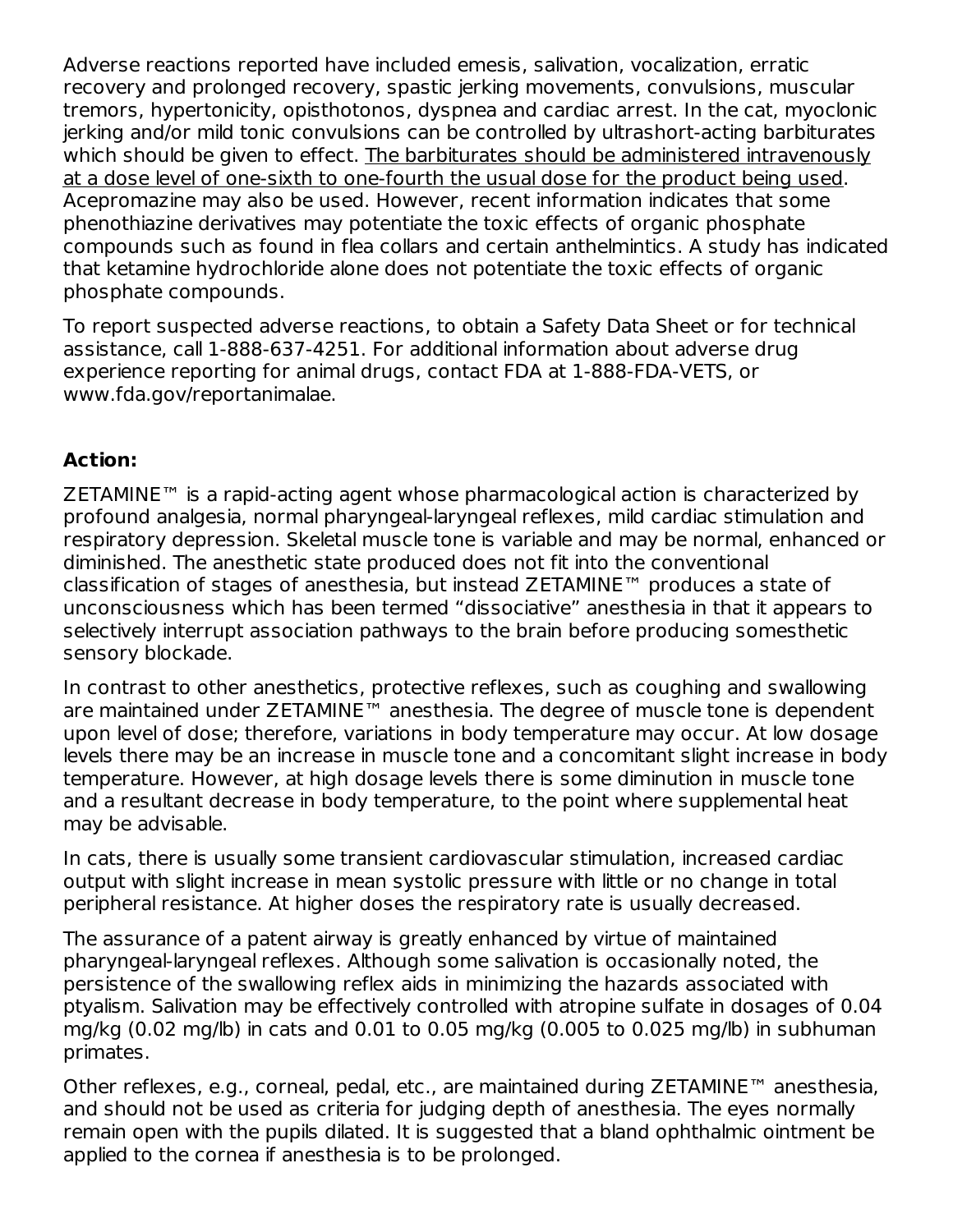Following administration of recommended doses, cats become ataxic in about 5 minutes with anesthesia usually lasting from 30 to 45 minutes at higher doses. At the lower doses, complete recovery usually occurs in 4 to 5 hours but with higher doses recovery time is more prolonged and may be as long as 24 hours.

In studies involving 14 species of subhuman primates represented by at least 10 anesthetic episodes for each species, the median time to restraint ranged from 1.5 [Aotus trivirgatus (night monkey) and Cebus capucinus (white-throated capuchin)] to 5.3 minutes [Macaca nemestrina (pig-tailed macaque)]. The median duration of restraint ranged between 20 and 55 minutes in all but five of the species studied. Total time from injection to end of restraint ranged from 43 [Saimiri sciureus (squirrel monkey)] to 183 minutes [Macaca nemestrina (pig-tailed macaque)] after injection. Recovery is generally smooth and uneventful. The duration is dose related.

By single intramuscular injection, ZETAMINE™ usually has a wide margin of safety in cats and subhuman primates. In cats, cases of prolonged recovery and death have been reported.

## **Clinical Studies:**

ZETAMINE™ has been clinically studied in subhuman primates in addition to those species listed under Dosage and Administration. Dosages for restraint in these additional species, based on limited clinical data, are: Cercopithecus aethiops (grivet), Papio papio (guinea baboon) 10 to 12 mg/kg; Erythrocebus patas patas (patas monkey) 3 to 5 mg/kg; Hylobates lar (white-handed gibbon) 5 to 10 mg/kg; Lemur catta (ringtailed lemur) 7.5 to 10 mg/kg; Macaca fuscata (Japanese macaque) 5 mg/kg; Macaca speciosa (stumptailed macaque) and Miopithecus talapoin (mangrove monkey) 5 to 7.5 mg/kg; and Symphalangus syndactylus (siamangs) 5 to 7 mg/kg.

## **Storage Information:**

Store at or below 25°C (77°F). Protect from light. When used as labeled, there is no limit on the number of punctures throughout the full expiry period.

## **How Supplied:**

ZETAMINE™ (ketamine hydrochloride injection), 100 mg/mL is supplied in 10 mL vials.

NDC 13985-584-10 - 10 mL vial

383010-03

87017230

Rev. 08/19

Distributed by: MWI Boise, ID 83705 www.VetOne.net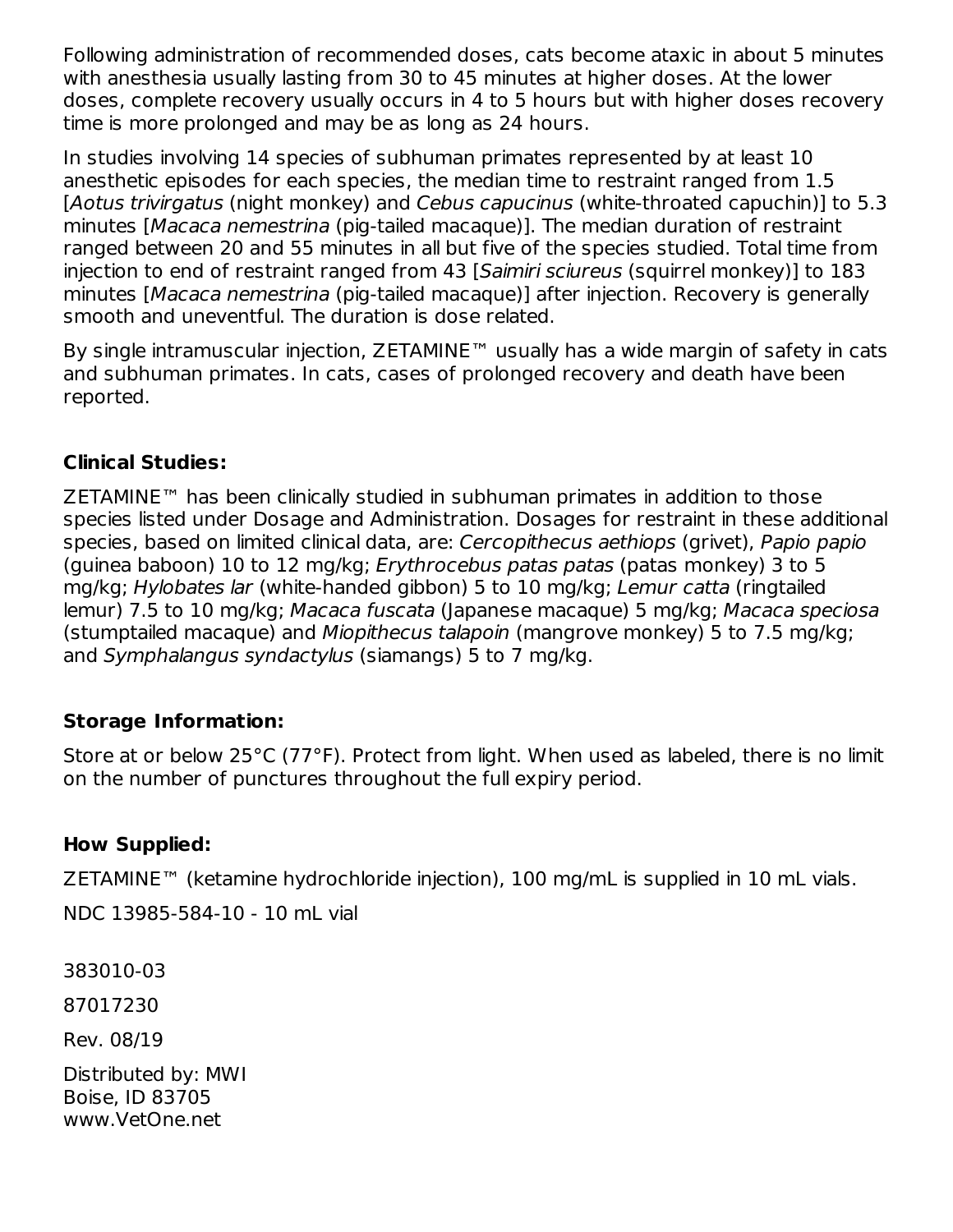# **Principal Display Panel - 10 mL Container Label**

# **VETONE 10mL ®**

## **Zetamine™**

(ketamine hydrochloride injection)

## **Injection**

100 mg/mL

**CAUTION:** Federal law restricts this drug to use by or on the order of a licensed veterinarian.

**NDC** 13985-584-10 383010-03 **V1** 501072 87017230 Net Contents: 10 mL Rev. 08/2019



| <b>ZETAMINE</b>                                                                  |                          |                           |  |                                    |                 |  |  |  |  |
|----------------------------------------------------------------------------------|--------------------------|---------------------------|--|------------------------------------|-----------------|--|--|--|--|
| ketamine hydrochloride injection                                                 |                          |                           |  |                                    |                 |  |  |  |  |
|                                                                                  |                          |                           |  |                                    |                 |  |  |  |  |
| <b>Product Information</b>                                                       |                          |                           |  |                                    |                 |  |  |  |  |
| <b>Product Type</b>                                                              | PRESCRIPTION ANIMAL DRUG | <b>Item Code (Source)</b> |  | NDC:13985-584                      |                 |  |  |  |  |
| <b>Route of Administration</b>                                                   | <b>INTRAMUSCULAR</b>     | <b>DEA Schedule</b>       |  | CIII                               |                 |  |  |  |  |
|                                                                                  |                          |                           |  |                                    |                 |  |  |  |  |
| <b>Active Ingredient/Active Moiety</b>                                           |                          |                           |  |                                    |                 |  |  |  |  |
| <b>Ingredient Name</b>                                                           |                          |                           |  | <b>Basis of</b><br><b>Strength</b> | <b>Strength</b> |  |  |  |  |
| <b>KETAMINE HYDROCHLORIDE (UNII: 018YU00I83) (KETAMINE -</b><br>UNII:690G0D6V8H) |                          | <b>KETAMINE</b>           |  | $100$ mg<br>in $1 mL$              |                 |  |  |  |  |
|                                                                                  |                          |                           |  |                                    |                 |  |  |  |  |
| <b>Inactive Ingredients</b>                                                      |                          |                           |  |                                    |                 |  |  |  |  |
|                                                                                  | <b>Ingredient Name</b>   |                           |  |                                    | <b>Strength</b> |  |  |  |  |